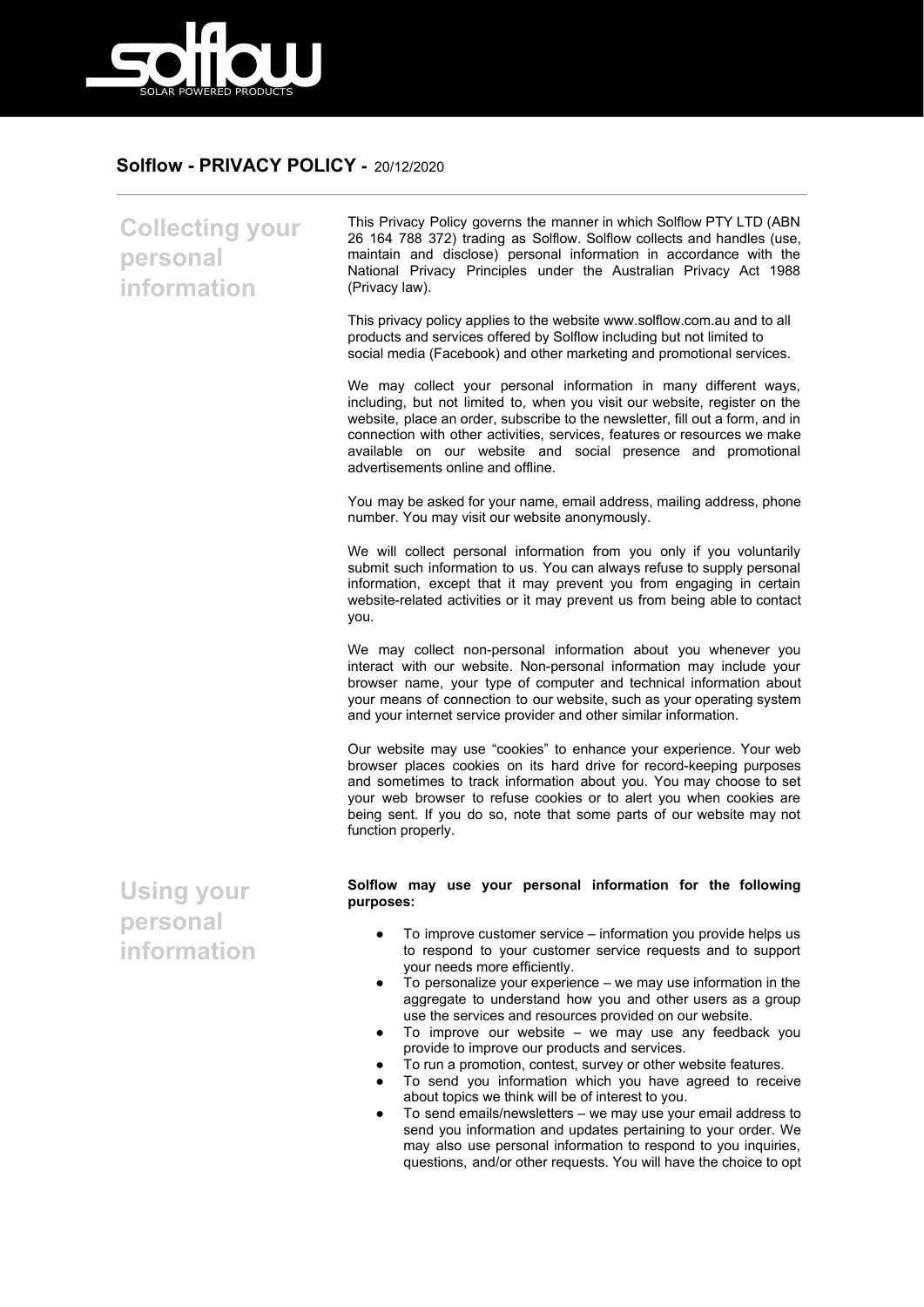

**personal information**

**Disclosing your** We do not sell, trade, or rent your personal information to others. We may share generic aggregated demographic information not linked to any personal information regarding you with our business partners and suppliers. These businesses provide services or products to Solflow and may need access to the personal information we hold in order to enable them to perform those services. We may use third party service providers to help us operate our business and the website or administer activities on our behalf, such as sending out newsletters or surveys.

out of such emails by 'unsubscribing' to them.

**Securing your information** We adopt appropriate data collection, storage and processing practices and security measures to protect against unauthorized access, alteration, disclosure or destruction of your personal information, username, password, transaction information and data stored on our website.

**Accessing your information** You can access your information by making a written request to us. We will endeavour to provide you with the information you have requested unless providing such access would infringe another person's privacy. When you request access, we will ask you to provide some form of identification (such as a driver's licence or passport) so we can make sure that you are the person to whom the information relates. In some cases, we may also ask you to pay a reasonable fee to cover the cost of providing access.

> If at any time you want to know what personal information we hold about you, please contact us, addressing your request to the Privacy Officer.

**Correcting your information or raising concerns** If you believe that any personal information which we hold about you is incorrect or out of date, or if you have concerns about how we are handling your personal information, please contact us and we will try to resolve those concerns.

If you wish to have your personal information deleted, please contact us and we will take reasonable steps to delete it unless we need to keep it for legal, auditing or internal risk management reasons.

If we become aware of any ongoing concerns or problems concerning our privacy practices, we will take these issues seriously and work to address these concerns.

If you have any further queries relating to our privacy policy, or you have a problem or complaint, please contact us, addressing your question or concern to the Privacy Officer.

**Changing this privacy policy** We may make changes to this policy from time to time without notice. Any changes will be reflected on this page. This policy was last updated in June 2019.